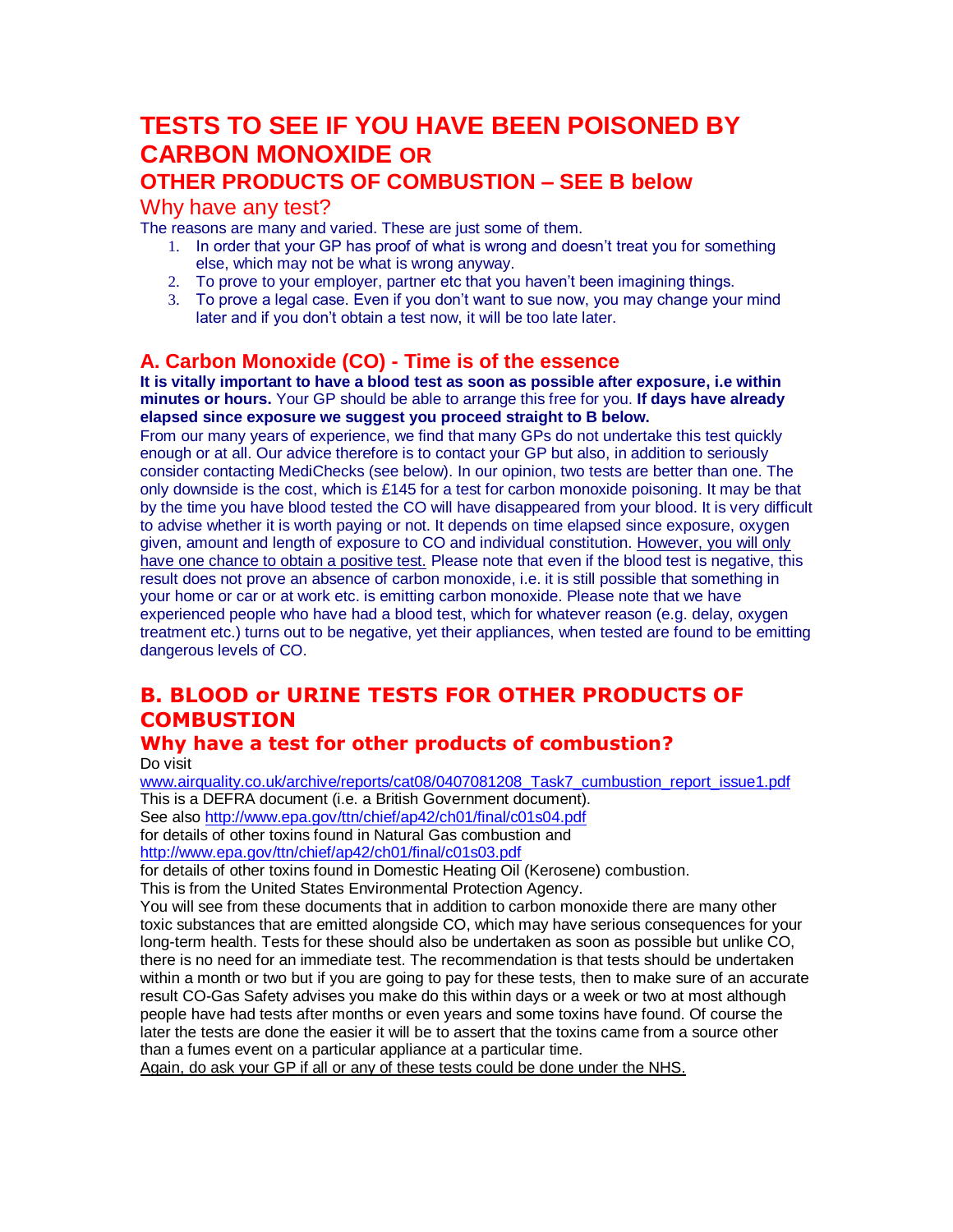#### BLOOD OR URINE?

Blood tests could be done but Gareth Hughes now considers that urine tests pre and post a provoking agent would be more accurate. These can be carried out in the States by <http://il.citysquares.com/st-charles/health-medicine/health-services/doctors-data-inc> or see <http://www.good-medicine-clinic.com/tests.html> This apparently costs around £120 and tests for all toxic metals. Dipika Joshi Tel. 07828249967. Mob. 07961 174217 [dipikajoshi@hotmail.com](mailto:dipikajoshi@hotmail.com) Website [www.good-medicine-clinic.com](http://www.good-medicine-clinic.com/) can assist in this country with regard to the kit needed. She is clinical pharmacist, functional medicine (treating the person as an individual) and her husband is a pharmacist. Of course it may be that such evidence is not given much weight in a court of law and it is worth asking your legal representatives about this.

#### **There are basically two types of test.**

#### **1. Heavy metals**

For example; Mercury, Lead, Arsenic, etc Cost £299. See further [www.medichecks.com/test.cfm?test=ToxMetalFull](http://www.medichecks.com/test.cfm?test=ToxMetalFull) It is the heavy metals that are more likely to still remain in your blood.

#### **2. Volatile organic compound screen.**

### **Medichecks no longer does this. We are trying to locate another lab but apparently there is no lab in the UK which does this.**

For example; Benzene, Toluene, etc.

If you agree to have both tests done at the same time there is a discount which brings the total cost down to around £350.00.

 For more details do contact MediChecks or visit their website [www.mediChecks.com](http://www.medichecks.com/)

- 1. Contact MediChecks by telephone, 08456 029029. This is answered 24/7. They are open 9am-5pm Mon-Fri. Blood samples in London can be taken 8am-7pm Mon-Fri and 9am-1pm Saturdays. Outside London 9am-3pm Mon-Fri. This sample should preferably be taken as soon as possible on the day of exposure or if exposure is in the evening, contact should be made immediately the following morning.
- 2. Upon receiving your details (name, address, date of birth, telephone, email, payment details, exposure date) MediChecks will immediately arrange an appointment for the blood samples to be taken. If you reside outside the London area or can not travel to their laboratory on Wimpole Street in London, they will \*arrange for the samples to be drawn the following day at a local GP surgery or hospital.
- 3. Once the appointment has been arranged they will contact you by telephone to confirm this.
- 4. Payment for the test  $(E145)$  will be taken and the test kit sent out by Guaranteed Next Day Delivery before 9am.
- 5. After your blood sample has been taken, it should be posted to the laboratory (unless sample is taken at the lab). CO-Gas Safety recommends using special delivery.
- 6. Within 3 working days you will be contacted by a Nurse advisor, who will inform you of the result and give any necessary advice.
- 7. Results will then be posted or uploaded onto MediChecks' secure servers.
- The availability of appointments outside the London area is not guaranteed. It may be dependant on geographical location. No payment will be taken by MediCheck until an appointment has been confirmed.